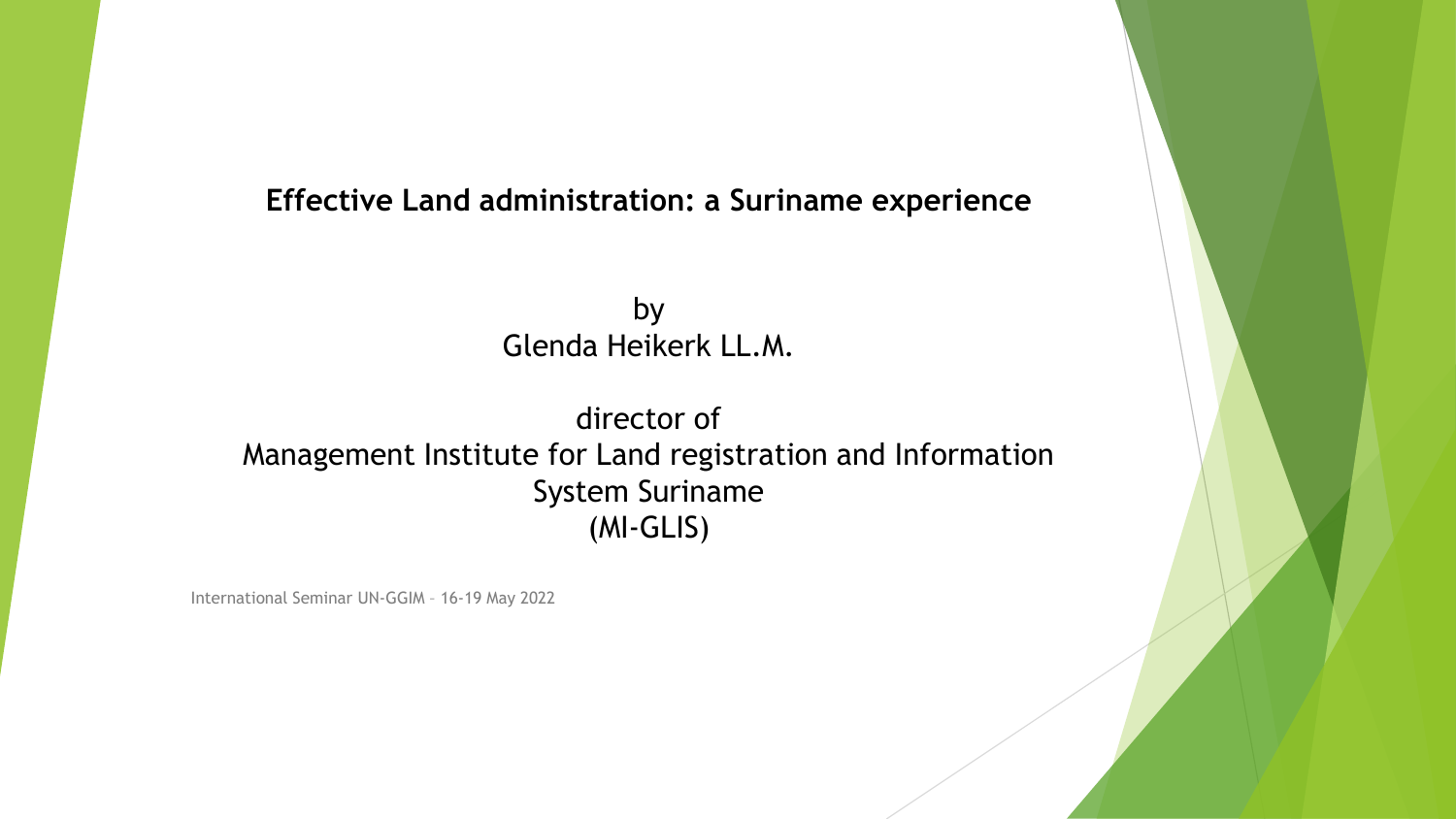# **Outline**

**Land tenure, management and administration** 

**Rights- Restrictions-responsibilty** 

- $\blacktriangleright$  Issues and Actions
- Challenges

Cooporation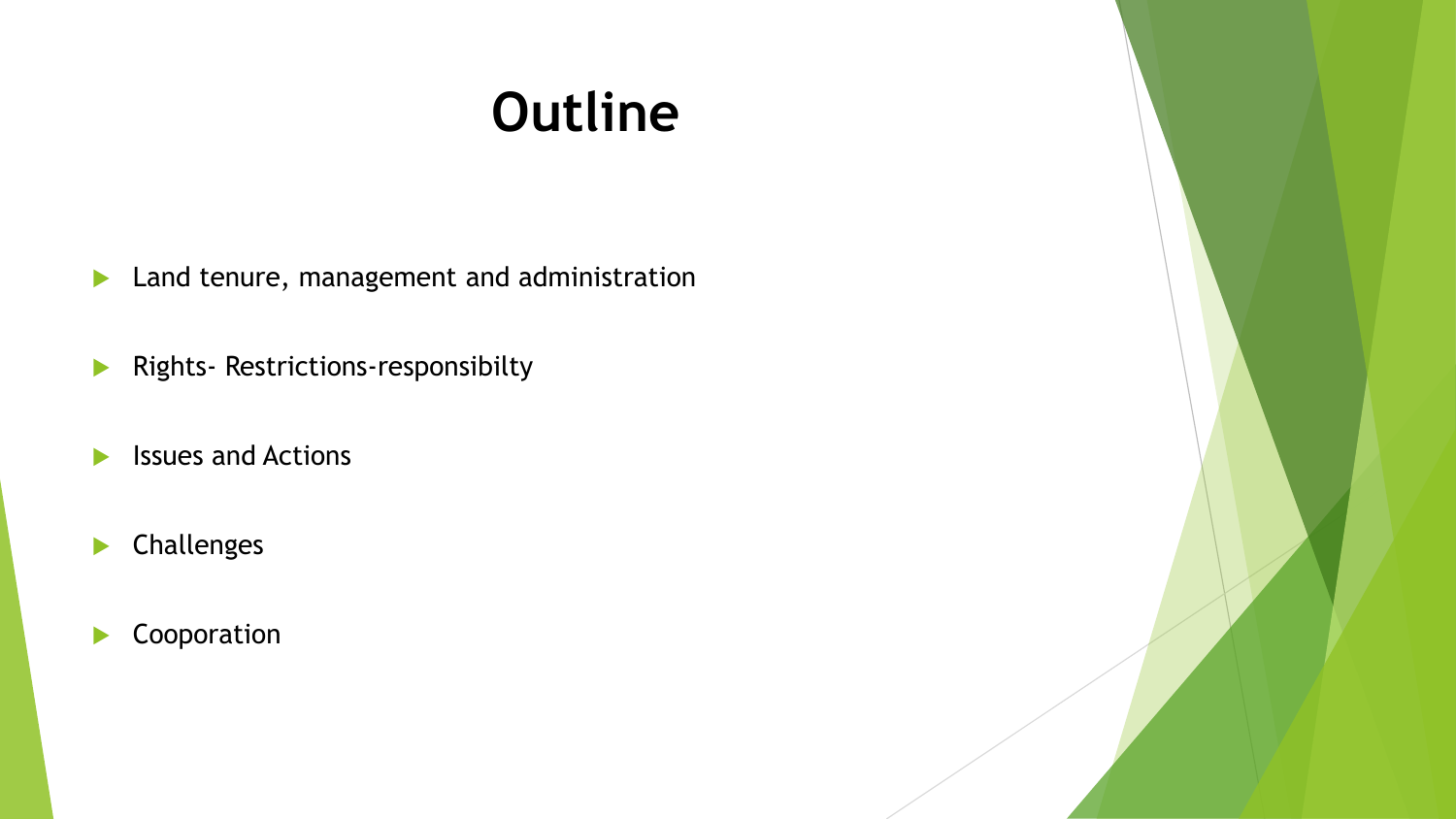## Land tenure information

Land rights/Titles

- allodial ownership
- Absolute (freehold) ownership
- Leasehold
- Landlease
- Simple rent and use
- Concession rights
- **Indigineous and Tribal rights (Suriname is in the proces** of recognizing these rights by law)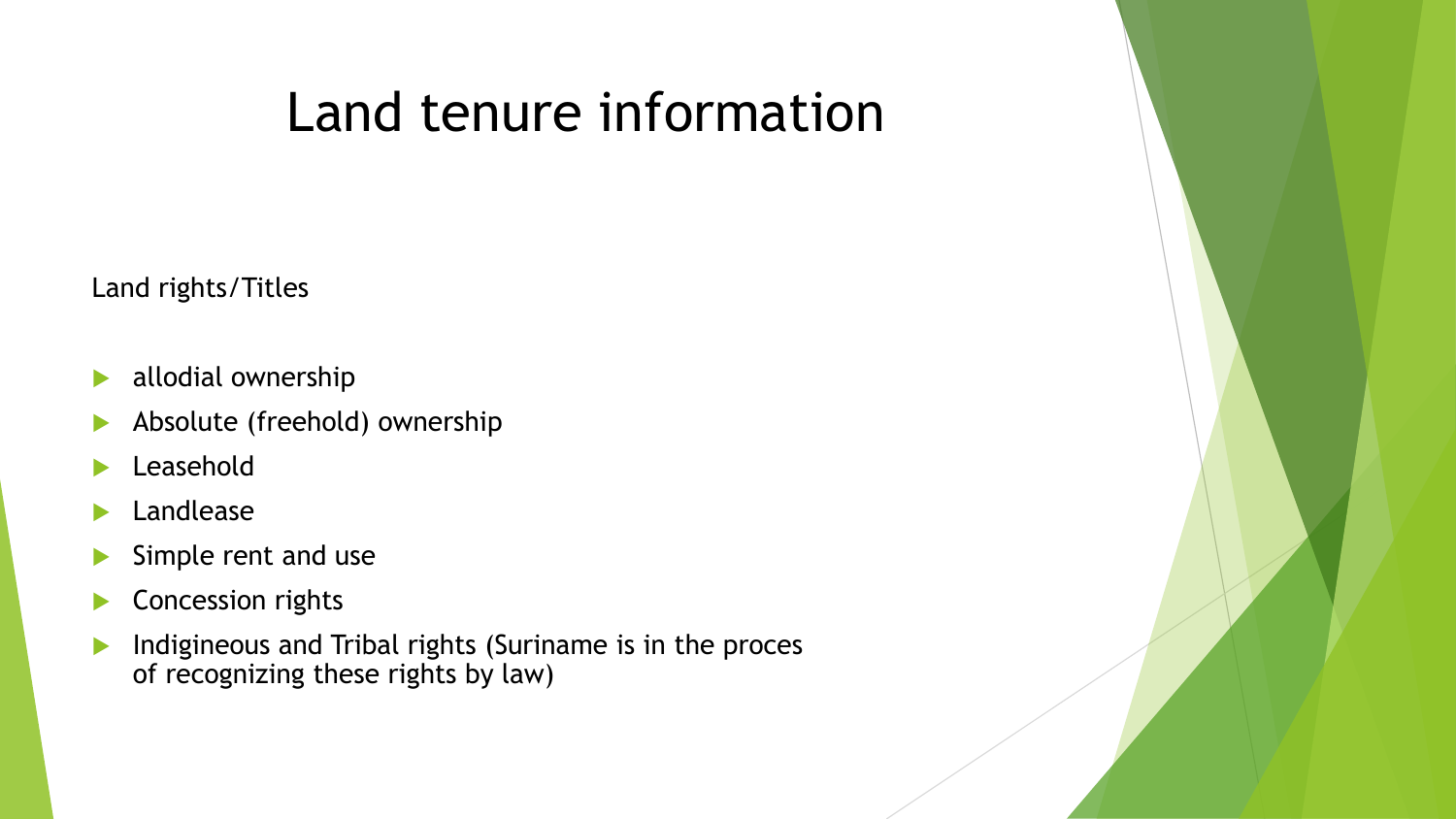## Landmanagement

#### **Legal framework**:

Constitution of the Republic of Suriname

Civil code

Land Reform Legislation ( esp. Decree on principles od issuance of Domainland, Decree Issuance of Domainland)

Decree on landevaluation

Expropriation act

Urban Planning Law

#### I**nstitutional framework**

Ministries: Ministry of Spatial Planning and Environment, Ministry of Natural Resources, Ministry of Agriculture, Animal Husbandry and Fisheries, Mini stry of Public Works, Ministry of Regional Development and Sports and the Ministry of Education, Science and Culture.

Institutions: Management Institute for Land registration and Infomation System Suriname (MI-GLIS), State owned Utility companies that own and manage networks of cables and pipes to the whole.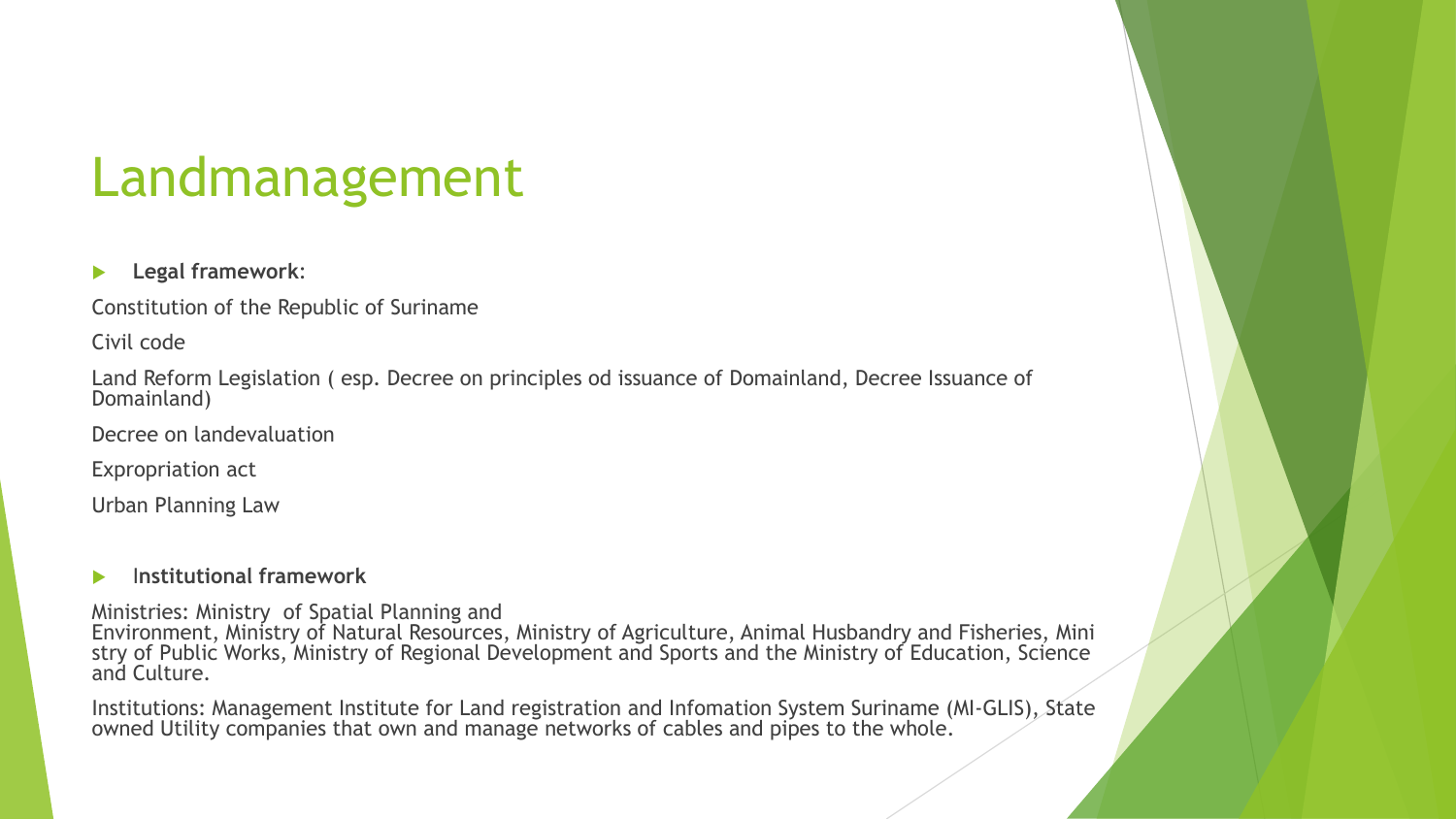### Landadministration

**Ministry of natural resources** 

**Ministry of Landpolicy & Forestery management** 

**MI-GLIS**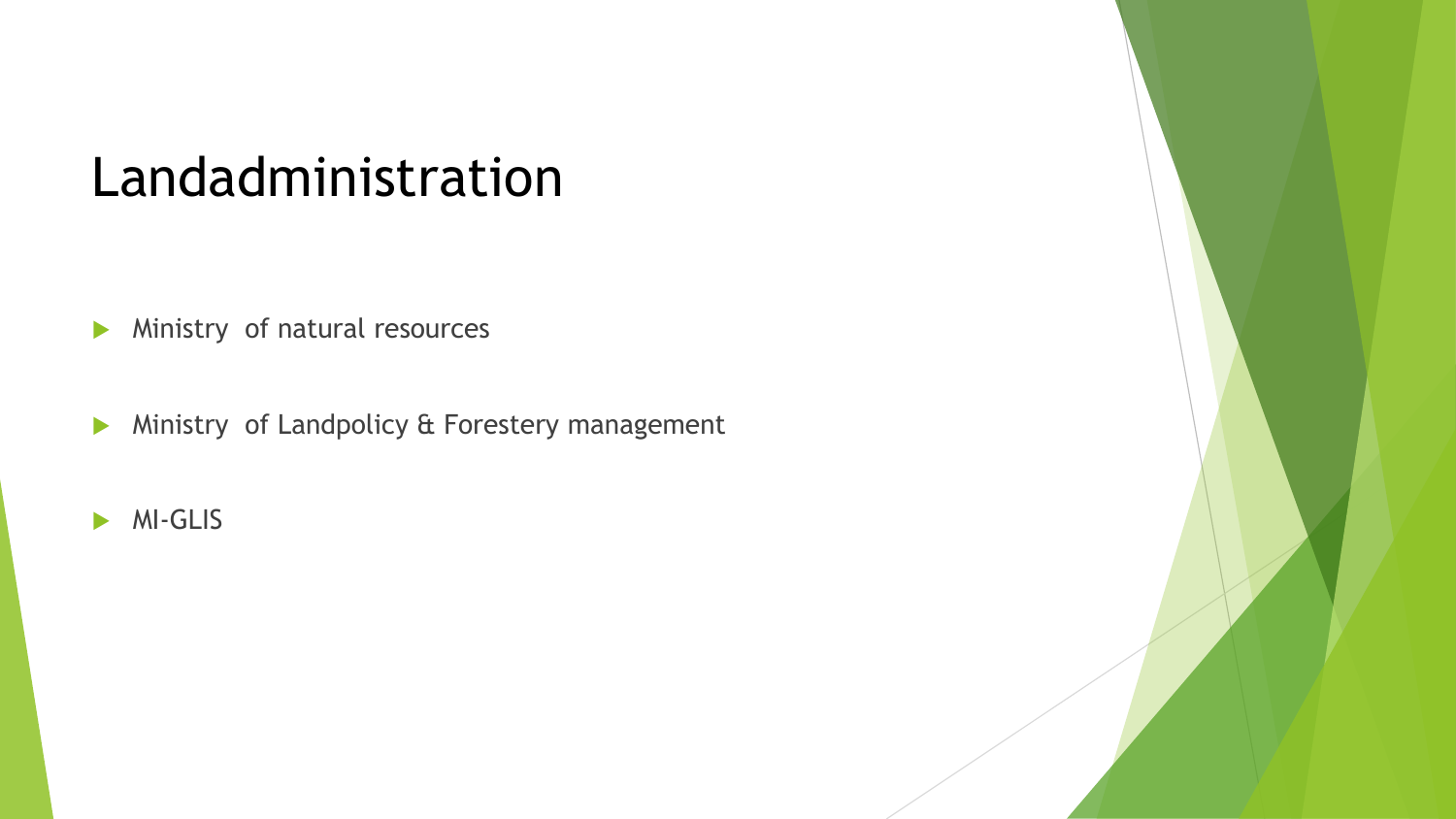### Restriction, Rights en responsibilities

- The objectives driving the creation of property objects/ RRRs
- Actions regulated by RRRs
- ▶ Spacial extent
- Duration
- People impacted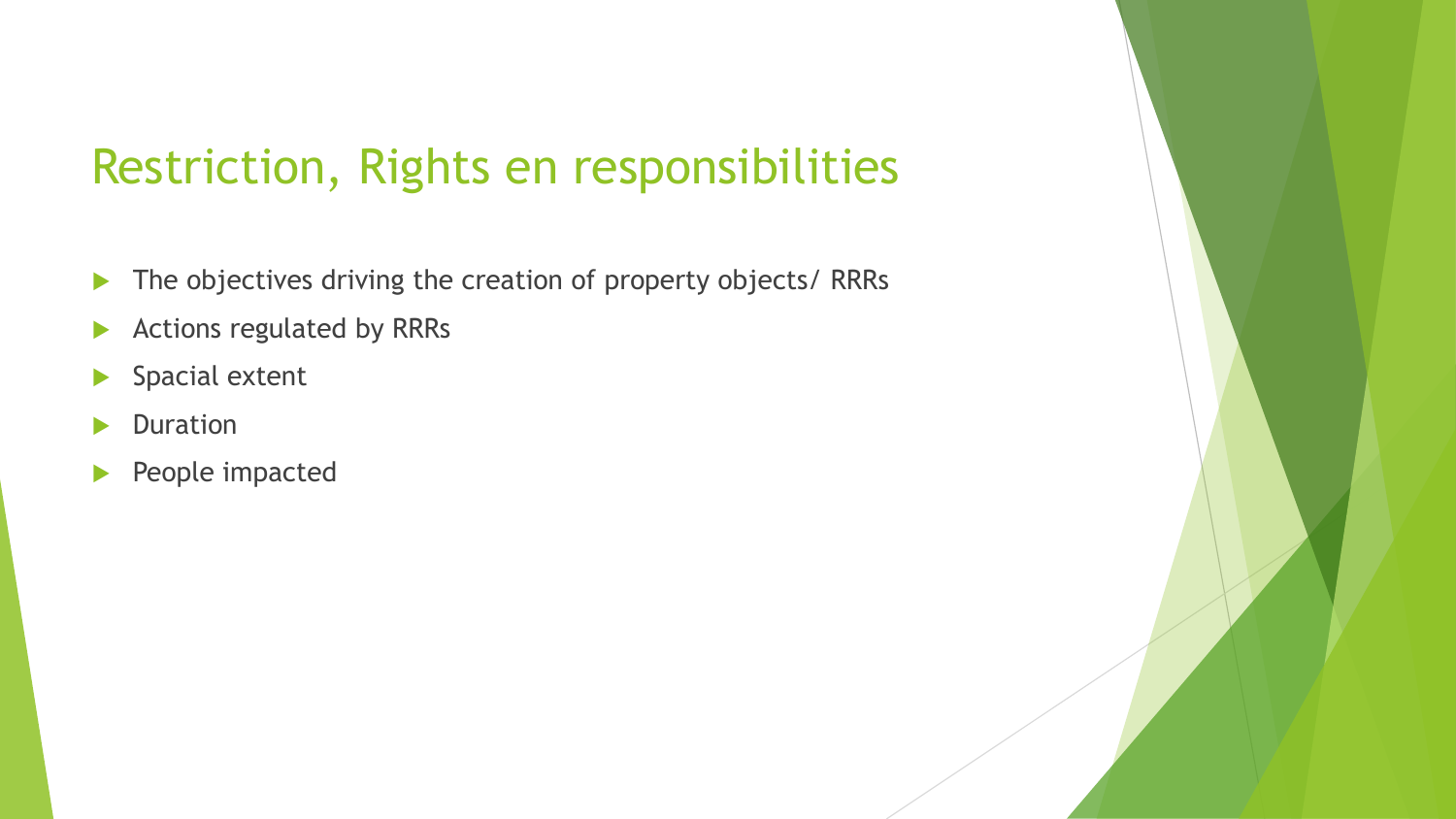### Issues and Actions

#### **Issues :**

- Fragmented registry of landrights by different institutions
- Certain restrictions
- Landrights of Indegenous people and Tribal people have not yet been recognized, eventhough in some lawsbut in some laws there is a reference that these rights must be recognised.
- **Lack of good boundaries**

**Actions: (**What needs to be done):

- Integrated landadministration system
- Adapting Fela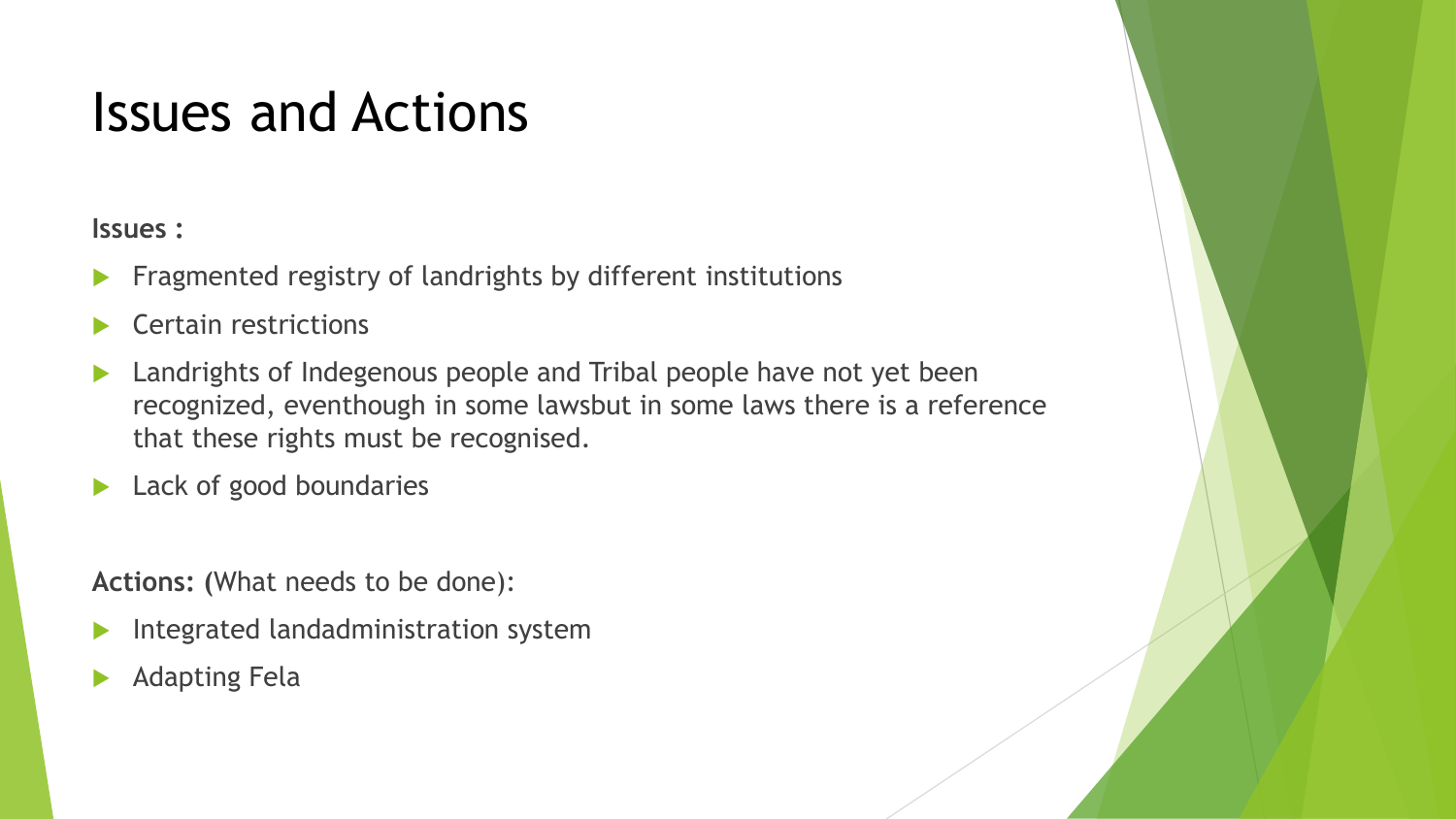# **Challenges**

Against a background of local and global developments, the following challenges arise:

- **Insufficient financial and /or technical means**
- Suitable / Capable employees
- ▶ Outdated or lack of Legislation/ Regulation in certain areas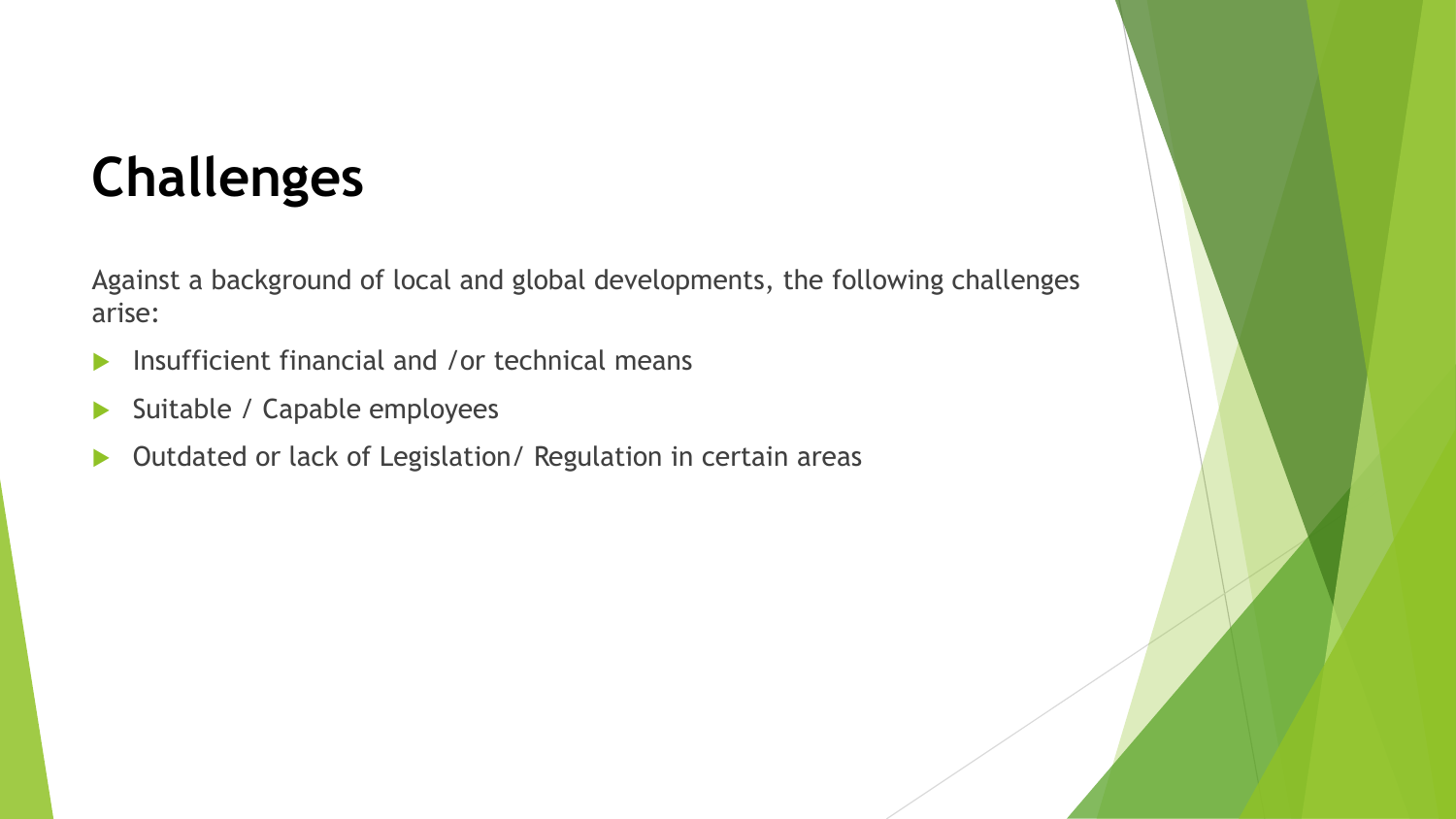# **Cooperation**

In order to face the challenges cooperation is the key:

**Locally**: cooperation between ministries and institutions, as well as alignment of policy and actions.

**Internationally**: cooperation and transfer of knowledge between nations and organisations, e.g this is where the role of UN-GGIM becomes evident.